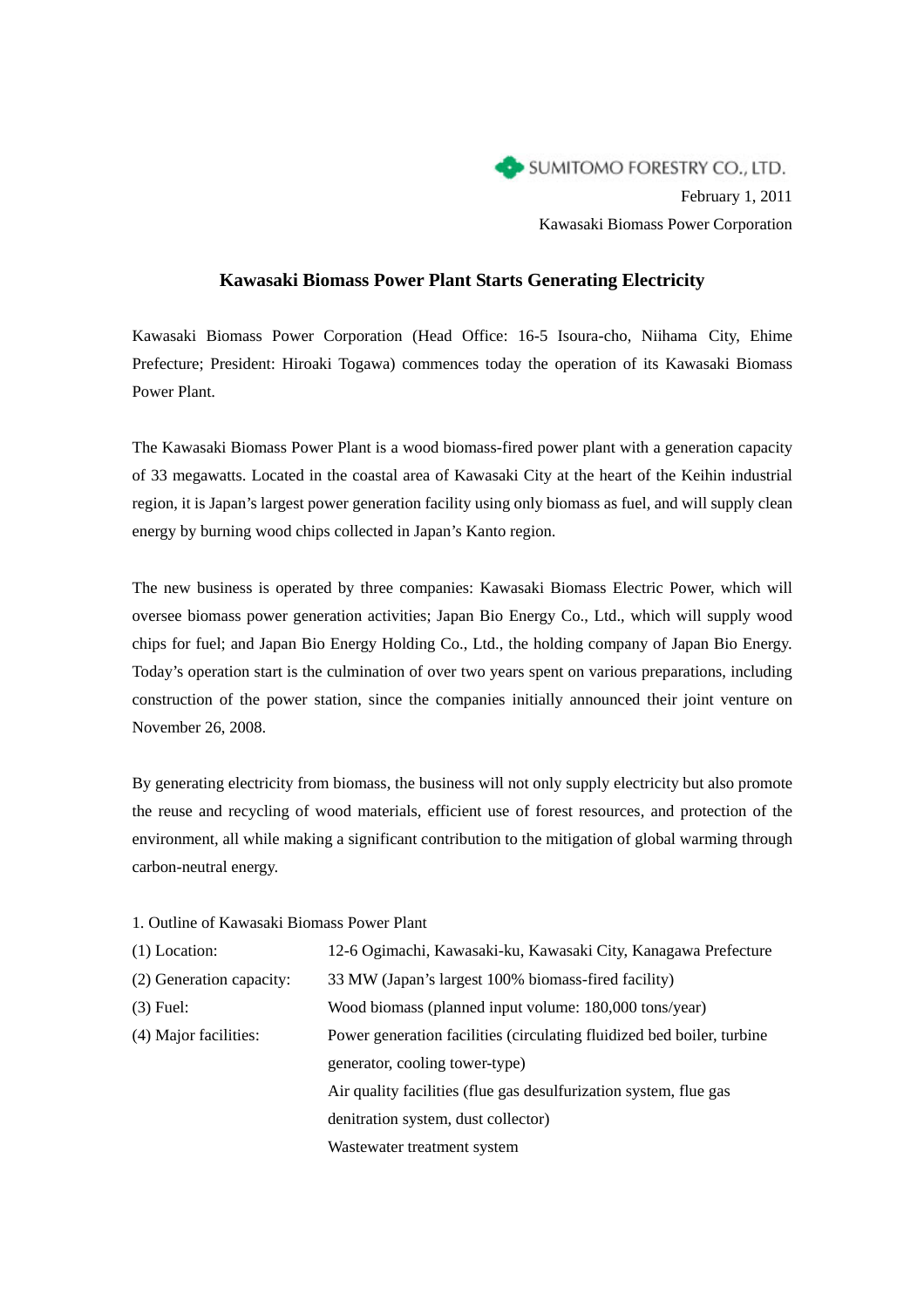## (5) Amount of  $CO_2$  abated: 120,000 tons annually; equivalent to 22,000 homes

## 2. Outline of Construction

Construction history

| 2009 | September | Started foundation work for biomass power station |
|------|-----------|---------------------------------------------------|
| 2010 | February  | Started construction of biomass power station     |
|      | October   | Started test operation                            |
| 2011 | February  | Completed construction; Commenced operation       |

## 3. Related Businesses

Establishment of Japan Bio Energy Co., Ltd.

Recycles wood resources into biomass fuel, and supplies some of the fuel used at Kawasaki Biomass Power Plant. Started operations in October 2010 at a location adjacent to Kawasaki Biomass Power Plant.

### 4. Reference

#### Biomass Power Generation Company

| Company Name               | Kawasaki Biomass Electric Power Corporation                                   |
|----------------------------|-------------------------------------------------------------------------------|
| President                  | Hiroaki Togawa                                                                |
| <b>Head Office</b>         | 16-5 Isoura, Niihama City, Ehime Prefecture                                   |
| Capital                    | 500 million yen (Sumitomo Joint Electric Power Co., Ltd. (SJEP): 265 million  |
|                            | yen, Sumitomo Forestry Co., Ltd.: 170 million yen, Fuluhashi EPO Corporation: |
|                            | 65 million yen)                                                               |
| <b>Equity Stake</b>        | SJEP: 53.0%, Sumitomo Forestry: 34.0%, Fuluhashi EPO: 13.0%                   |
| <b>Business Activities</b> | Biomass power generation using wood fuel; sale of electric power              |

## Holding Company of Chip Supplier

| Company name               | Japan Bio Energy Holding Co., Ltd.                                       |
|----------------------------|--------------------------------------------------------------------------|
| President                  | Kenji Yada                                                               |
| <b>Head Office</b>         | 1-3-2 Otemachi, Chiyoda-ku, Tokyo                                        |
| Capital                    | 51.5 million yen (Sumitomo Forestry: 32.5 million yen, Fuluhashi EPO: 19 |
|                            | million yen)                                                             |
| <b>Equity Stake</b>        | Sumitomo Forestry: 63.1%, Fuluhashi EPO: 36.9%                           |
| <b>Business Activities</b> | Holding of shares in chip supply company and managerial direction        |